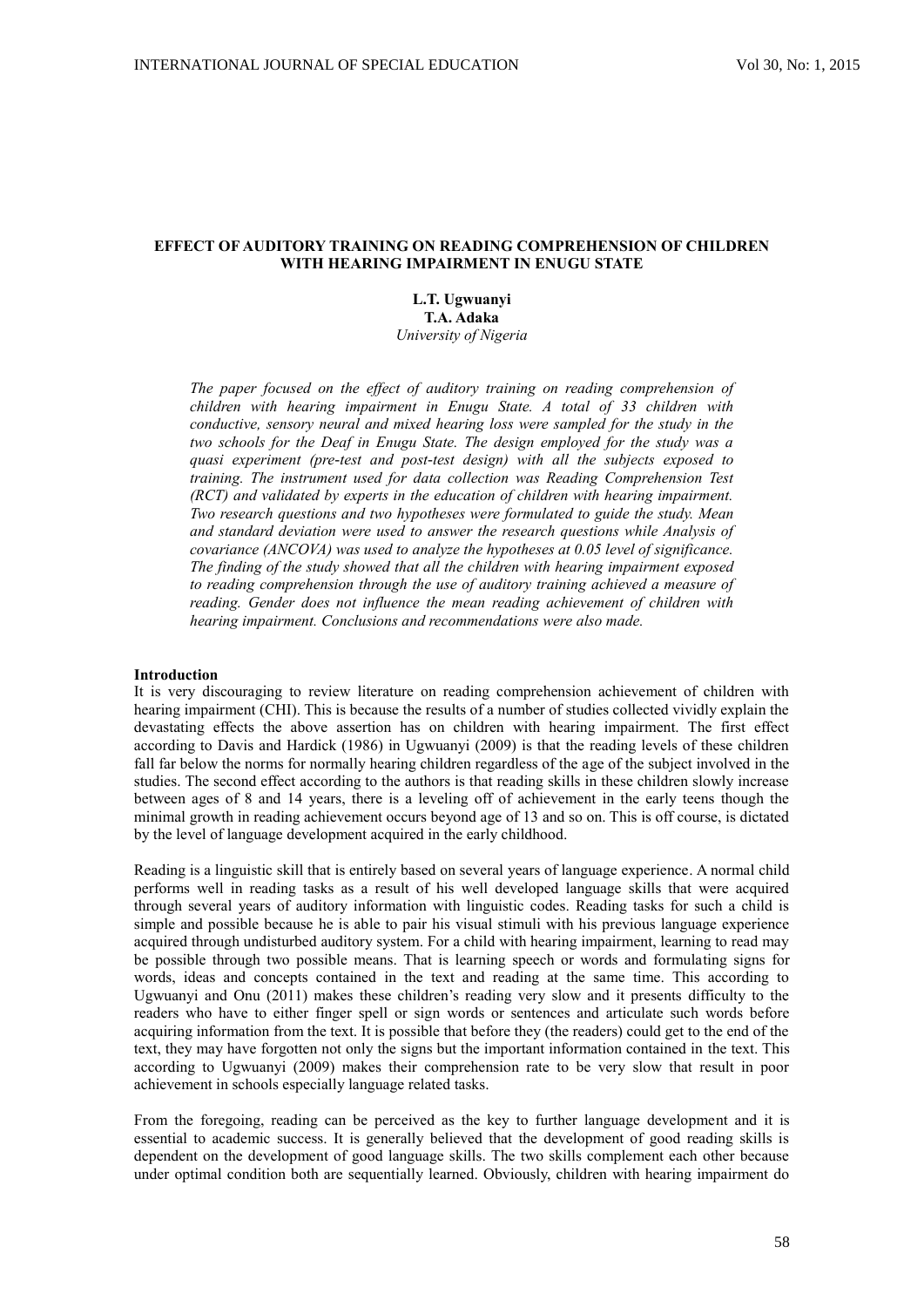not exhibit sufficient knowledge of language to insure a basis for a normal development of reading skills. These children like their normal peers are expected to learn to read without extensive experience with basic psycholinguistic skills and to use reading as a means of increasing linguistic knowledge from childhood. With the above facts in mind, it would be unwise to expect these children to be able to perform well in reading tasks like their peers.

Tye-Murray, Spencer and Woodsworth (1995) reported the reading comprehension achievement scores of 29 children with hearing impairment. The findings of the study revealed a depressing performance in reading. In another study conducted by Hassahan and Kauffman (1997) in which they compared the reading comprehension of 15 hard of hearing and 15 with severe to profound hearing loss, the study reported a reduced reading performance. Kirk reported in Abang (2005) that the language development of 26 children in America with cochlear implant were from 2 months to 5 years retarded in speech and language. More recent estimates of reading comprehension achievement are reported by Ugwuanyi (2009) for 35 children with hearing impairment in Enugu State Nigeria. The author reported that the reading comprehension achievements of these were below frustration levels. Ugwuanyi and Onu (2011) reported for 40 pupils with hearing loss on reading comprehension achievement using American and local sign language models in Enugu State – Nigeria, revealed poor performance especially for those exposed to American sign language mode. Ugwuanyi, Onu, Eskay, Obiyo and Igbo (2012) reported the effect of remedial reading instruction on word recognition for inclusive education in Nigeria for 20 pupils with reading disability in Nsukka, Enugu State. Their data revealed mean difference in remedial reading instruction on word recognition.

Depressing as these findings are, there is clear evidence that reading comprehension achievement test scores overestimate the actual psycholinguistic functioning level of CHI. Children with hearing impairment are those in which the sense of hearing is defective that makes the awareness of sound impossible to hear. Their inability to hear sound well enough affect their reading ability. There is no doubt that the social and personality of these children would also be affected. It must be emphasized that reading is the basis of all academic subjects within the educational setting and as such constitutes the fulcrum on which academic performance pivot. Yet a large number of children with learning problems especially those with hearing loss are finding it difficult to read resulting in poor achievement in schools.

However, literature evidence advocates that teaching skills such as auditory training facilitates the acquisition, interaction and recalling information and therefore, improves reading comprehension among CHI. Auditory Training (AT) means teaching children listening skills. Children with hearing impairment need to develop skills in using auditory information to acquire language. Apart from reading, these children need to learn to use auditory skills to be able to perform a variety of functions such as safety travels, reaching out, identifying people, as well as communication. Durkel (2013) emphasized that auditory skills development, just like visual skills, requires well-thought-out instruction that is provided regularly and consistently throughout the child's school career. This is because a child requires a unique blend of abilities in the areas of hearing, thinking, visual and communication to enable him do well in his chosen career.

The American Speech – Language – Hearing Association (2005) explains that auditory training uses electronically modified music and language to stimulate the auditory pathways and enhance auditory mental plasticity to assist and enhance auditory processing ability. Devices such as hearing aids or cochlear implant are useful and make auditory training possible, their fitting hearing aids or cochlear implant are quickly followed with auditory training which may require the use of total communication (TC) and other communication techniques to receive language because inserting implant is not enough to learn language. Bellis, (2004) perceives auditory training as teaching the brain to listen by providing auditory stimuli and couching that help one learn to identify and distinguish among or between sources. The goal of auditory training according to Durkel (2012) is to help a student discriminate sounds in order to gain meaning from the sounds he hears. This implies helping the child to use speech and using speech requires that such child would be able to make very fine discriminations of pitch of each sound, loudness and timing. To be able to do this, the child requires to hear the speech of others well enough to imitate it and hear his own speech well enough to monitor its intelligibility. A child monitors his speech and makes appropriate fine discriminations when he receives appropriate verbal response. We should have this in mind that auditory training is about teaching a child to make appropriate fine and gross discriminations of sounds. A fine discrimination is the ability of the child to distinguish between sounds 'r' like the first sound in 'run' and 'f' in *fun*, *good* and *food, sun* and *fun* while gross discrimination of sounds is the ability of the child to recognize absolute quiet from very loud sound as in the car horns, motorcycle horns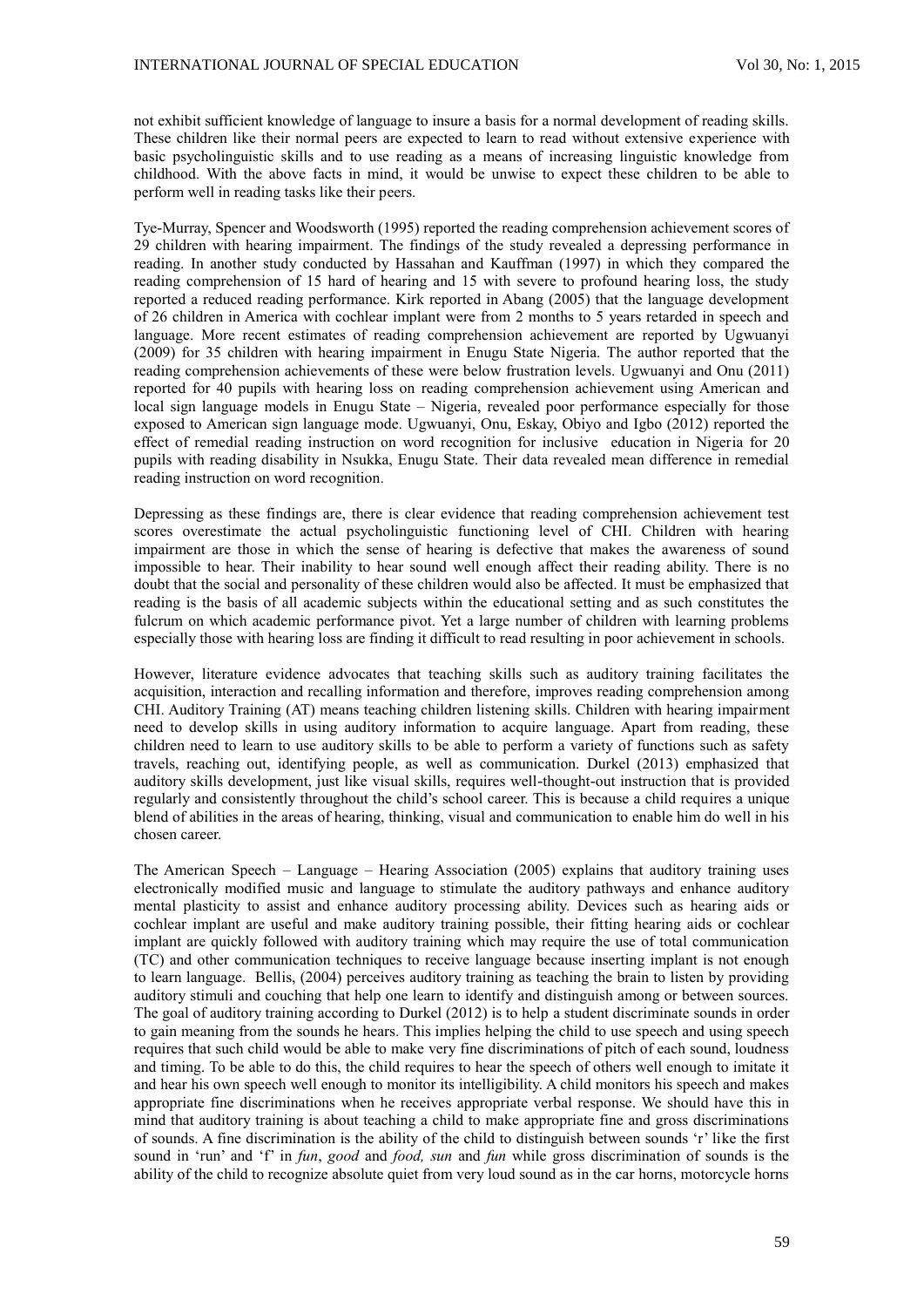honking, and gun shots. Apart from recognizing the above sounds as signaling danger other sounds like knock at the door or door bell ringing, telephone ringing and alarm clock or town cries and morning criers are all have meaning in our world today. Also, the sounds of music, rocking of keys, crying, siren, ticking of wall clock, bouncing a ball and banging are all used in auditory training and these can be tied to real life situation and functional activities for the child anywhere.

Recently, a good number of studies that investigated the efficacy of auditory training on reading comprehension achievement of CHI have been reported. For instance Battin, Young and Buins (2000) examined the clinical files of 15 children diagnosed with central auditory processing disorder and subjected to fast forward (FFW) language. Their findings showed that children's language acquisition increased significantly after training. Tallah (2000) examined 51 children diagnosed with Auditory Processing Disorder (APD) using tests of their choice, revealed significant improvement on standardized language measures after training. Wartz and Hall (2002) reported from four case studies of children aged 8 to 12 with APD. The children exposed to auditory training using FFW. The studies revealed an improved measures of receptive language and phonological awareness but not in expressive languages. Hook, Macaruso and Jones (2001) exposed children who had poor reading skills to FFW, observed some gains in the children. Pokorni, Worthington and Jamison (2004) treated children with reading and language difficulties using FFW, Earobics and the Lindamood Phonemic Sequencing Program (LIPS). The findings showed that the Earobics and Lips groups improved significantly on some phonemic awareness measures whereas the FFW group did not. The problem of this study is that no studies exist that have dealt with the effect of auditory training on reading comprehension of children with hearing impairment in Enugu State in Enugu. The study also sought whether there was difference in the use of AT to acquire language by gender.

To guide the present study properly, two research questions and two hypotheses were raised thus:

- 1. To what extent do the mean achievement scores in reading comprehension of CHI depend on the use of AT?
- 2. What is the interaction effect of gender and AT in the mean achievement scores in reading comprehension of CHI?

The two null hypotheses tested at 0.05 level of significance are:

- $Ho<sub>1</sub>$ : There is no significant difference in the mean achievement scores in reading comprehension of CHI who were exposed to AT.
- Ho2: There is no significant interaction effect of gender and treatments on the reading comprehension of CHI as measured by their pre-test and post-test achievement scores on Reading Comprehension Test (RCT).

#### **Method**

# *Design of the Study*

This study adopted a quasi experimental design which sought to determine the effect of experimental groups receiving treatment on AT. It is a pre-test and post-test design with all the children exposed to treatment using AT on reading comprehension of CHI.

#### *Area of the Study*

The study was conducted in Awgu and Enugu Education Zones of Enugu State. The Awgu and Enugu Education Zones were chosen because two primary schools for deaf are located in the zones.

#### *Population*

A total of all 33 children with hearing impairment in primary 5 classes in Enugu State primary school for the deaf. 17 children from primary school for the deaf from Oji (Awgu Zone) and 16 children from primary school for the deaf in Ogbete (Enugu Zone) were brought together for training in Enugu.

#### *Sample and Sampling Technique*

The sample for the study were 33 children with hearing impairment in primary 5 classes in the two primary schools for the deaf in Enugu State, 24 of the children were males while 9 were females. In their case files, 11 children had conductive hearing loss, 12 had sensory ineural hearing loss while 10 of them had mixed hearing loss. Because the population size was small and manageable, the entire population was used as the sample.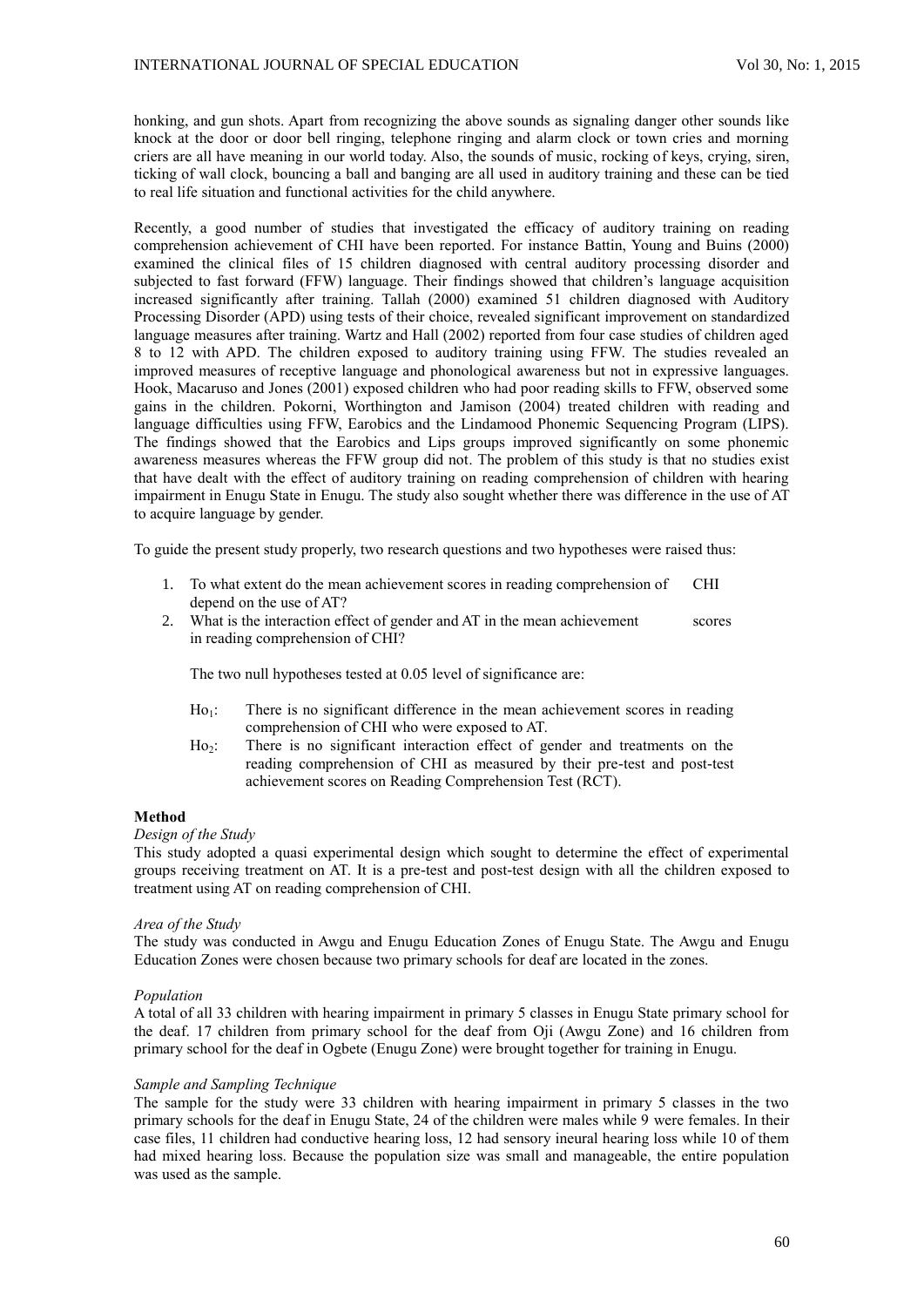#### *Procedure*

The Ling Six Sounds Test was presented to the respondents voiced in the trainer phrase, say it again. The Ling Six Sounds Test is used purposely to ascertain the children ability to discriminate speech sounds. The six sounds were used because they have both low and high frequency speech. The six sounds used in the study were the sounds of *a* as in *bark*, *u* as in *moon*, e as in *we*, *week*, *sh* as in short, shoe, *s* as in soon, sun, suck and *m* as in mock, mother and mom. 12 words were practiced each day for two weeks. The children were divided into three groups for practice. Each group was given words to practice under the guidance of the researcher and three research assistants. All the words selected for practice were taken from the passages used for the actual reading. All the words were repeated for five times daily and voiced in sequential order by the trainers. The words were voiced in a normal conversational manner in frequencies of  $500H_2$ ,  $1000H_2$  and  $2000 H_2$ . Repeated or say again trials occur until the respondents acknowledge understanding of the words and able to differentiate between sounds of words taught.

The actual teaching of reading comprehension began. The importance of the teaching was to ascertain if the children treated with words from the passages would comprehend texts and solve their reading problems more effectively. The researcher was not involved rather the three research assistants who were regular teachers in each of the two schools used. Before the actual study, a pretest was conducted in which Reading Comprehension Test (RCT) was administered to the subjects in the three groups. After the teaching, a post-test of RCT was administered to the three groups. The teaching was conducted in the classrooms and it was held in evening time.

#### **Method of Analysis**

The research questions stated for the study were answered through mean and standard deviation while Analysis of Covariance (ANCOVA) was used to test the hypotheses stated for the study.

### **Results**

#### *Research Question 1*

To what extent do the mean achievement scores on reading comprehension of CHI depend on the use of AT?

| <b>Standard Deviation on Reading Using AT</b> |          |           |           |  |  |
|-----------------------------------------------|----------|-----------|-----------|--|--|
| <b>Experimental Groups</b>                    | Pre-test | Post-test | Mean Gain |  |  |
|                                               |          |           | Score     |  |  |
| Group 1: Mean                                 | 6.35     | 12.67     | 5.22      |  |  |
| N                                             | 11       | 11        |           |  |  |
| Standard deviation                            | 2.44     | 0.78      |           |  |  |
| Group 2: Mean                                 | 6.04     | 13.70     | 7.66      |  |  |
| N                                             | 11       | 11        |           |  |  |
| Standard deviation                            | 2.50     | 2.25      |           |  |  |
| Groups 3: Mean                                | 6.61     | 14.74     | 8.13      |  |  |
| N                                             | 11       | 11        |           |  |  |
| <b>Standard Deviation</b>                     | 2.10     | 2.61      |           |  |  |
| <b>Total Mean</b>                             | 5.94     | 13.31     |           |  |  |
| N                                             | 33       | 33        |           |  |  |
| <b>Standard Deviation</b>                     | 2.35     | 2.35      | 7.35      |  |  |
| Note $N = 33$                                 |          |           |           |  |  |

# **Table 1. CHI Pre-Test and Post-Test Mean Scores and**

Table 1 above shows that CHI exposed to AT in group one had a pre-test score of 6.35 with a standard deviation of 2.44 while the post-test mean and standard deviation scores were 12.57 and 0.78. The mean gain between pre-test and post-test was 5.22. For group two, the pre-test mean score was 6.04 and a standard deviation of 2.50. While the post-test mean score was 13.70 and a standard deviation of 2.25, the gain score was 7.66. For group three, the pre-test mean score was 6.61 and a standard deviation of 2.10 while the post-test score was 14.74 and a standard deviation of 2.61. They had a mean gain score of 8.13. The results clearly showed that the three group exposed to reading comprehension through the use of AT had slight mean difference. A corresponding hypothesis to further answer this research question one is:

 $Ho<sub>1</sub>$ : There was no statistically significant difference in the mean achievement scores on reading comprehension of CHI who were exposed to AT. This implied that all the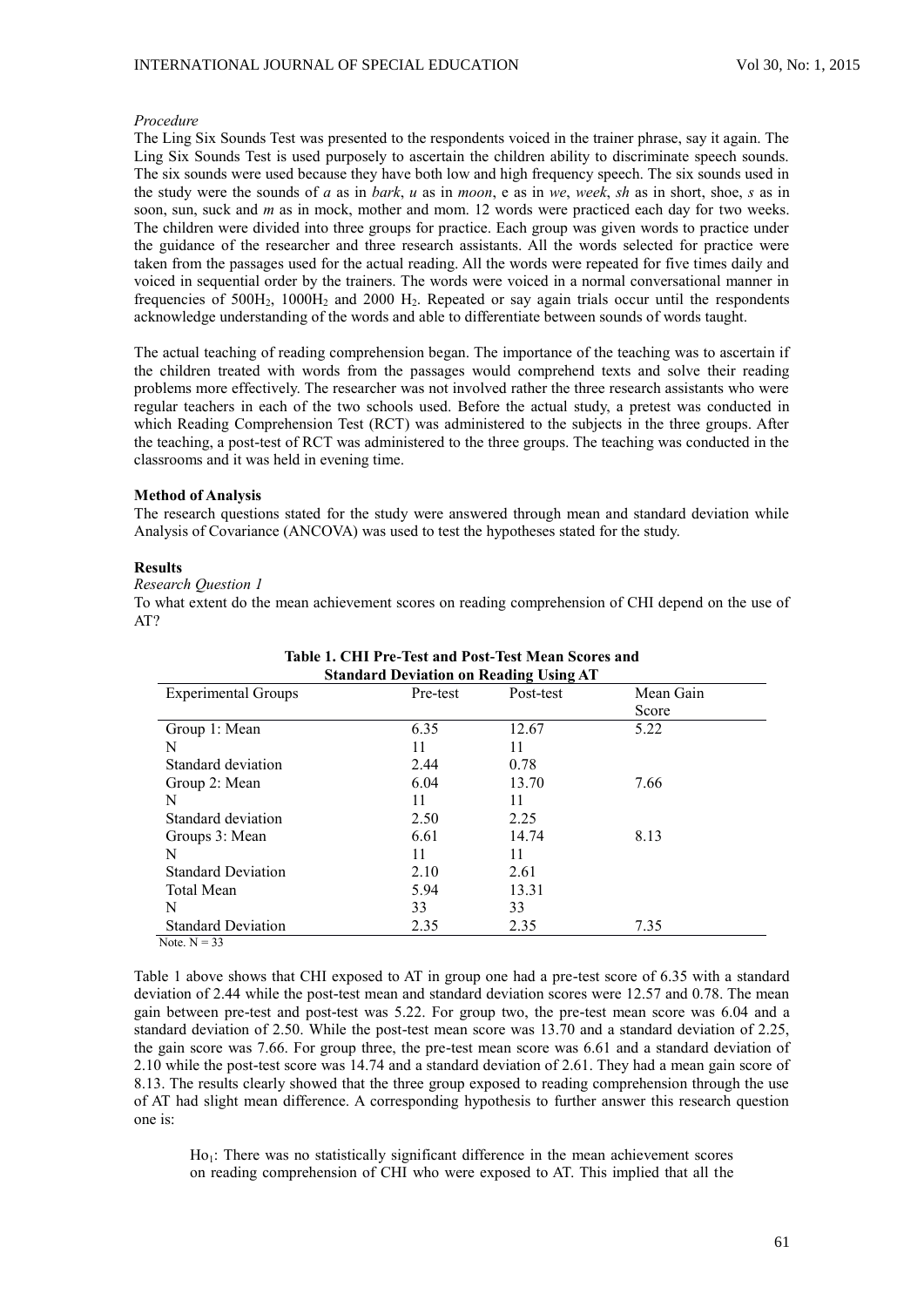CHI exposed to reading through the use of AT achieved a measure of reading comprehension. The hypothesis that there is no statistically significant difference is therefore upheld.

#### *Research Question 2*

What is the interaction effect of gender and AT on reading comprehension post-test mean achievement scores of CHI?

| <b>Children in Post-Test Mean Achievement Scores in RCT (Treatment X Gender Level)</b> |       |           |    |  |  |
|----------------------------------------------------------------------------------------|-------|-----------|----|--|--|
| <b>Experimental Groups</b>                                                             | Mean  | Standard  | N  |  |  |
|                                                                                        |       | Deviation |    |  |  |
| Gender                                                                                 |       |           |    |  |  |
| Group 1: Male                                                                          | 12.25 | 1.83      | 8  |  |  |
| Female                                                                                 | 11.50 | 1.29      | 3  |  |  |
| Total                                                                                  | 10.67 | 1.72      | 11 |  |  |
| Group 2: Male                                                                          | 14.38 | 2.39      | 8  |  |  |
| Female                                                                                 | 12.50 | 1.92      | 3  |  |  |
| Total                                                                                  | 13.75 | 2.34      | 11 |  |  |
| Group 3: Male                                                                          | 16.75 | 2.23      | 8  |  |  |
| Female                                                                                 | 13.79 | 1.00      | 3  |  |  |
| Total                                                                                  | 15.73 | 2.61      | 11 |  |  |
| Total:<br>Male                                                                         | 13.79 | 3.44      | 24 |  |  |
| Female                                                                                 | 12.27 | 1.49      | 9  |  |  |
| Total                                                                                  | 13.31 | 3.03      | 33 |  |  |

| Table 2: The Post-Test Mean Scores and Standard Deviation of Male and Female    |  |
|---------------------------------------------------------------------------------|--|
| Children in Post-Test Mean Achievement Scores in RCT (Treatment X Gender Level) |  |

Results in Table 2 reveal that male children in group one exposed to AT had a lower post-test mean achievement score of 12.25 and a standard deviation of 1.83 than males with 14.35 and 2.39 in mean achievement score and standard deviation in group two. In group three males with a pretest score of 16.75 and standard deviation of 2.23, a little bit above the other groups for females, 11.50 and 1.29 for post-test mean scores and standard deviation lower than those in the other two groups with 12.50 and 1.92 and 13.00 and 1.00 post-test mean scores and standard deviation respectively.

A corresponding hypothesis to further explain research question two is:

There is no statistically significant interaction effect of gender and treatment on reading comprehension of CHI as measured by their post-test mean achievement score on the Reading Comprehension Test (RCT). The analysis showed there was a significant interaction. Therefore, the hypothesis of no interaction effect was rejected.

#### **Discussion**

The result of the study showed that the use of AT has a statistically significant effect on reading comprehension achievement of children with hearing impairment. Each group exposed to reading using AT performed well in reading comprehension. This result is in with some earlier findings on the efficacy of auditory training with respect to reading comprehension by CHI. Studies carried out by Tallah (2000), Battin, Young and Bums (2000), and Durkel (2013) provide empirical supports for the findings of the present study. The study carried out by Tallah (2000) conformed that using AT in reading had significant improvement on children's reading comprehension. This is because according to Battin, Young and Bums (2000) children's language acquisition increased significantly after training. For Durkel (2013) AT enable children discriminate sound in order to gain meaning from what they hear.

The findings of the study further revealed that there was a significant interaction effect of treatment and gender on reading comprehension achievement of CHI. The results of the study confirmed that findings made by Wertz and Hall (2002) who revealed significant improvement on reading comprehension of both genders.

#### **Conclusions**

From the results of the study, the following conclusions were drawn: